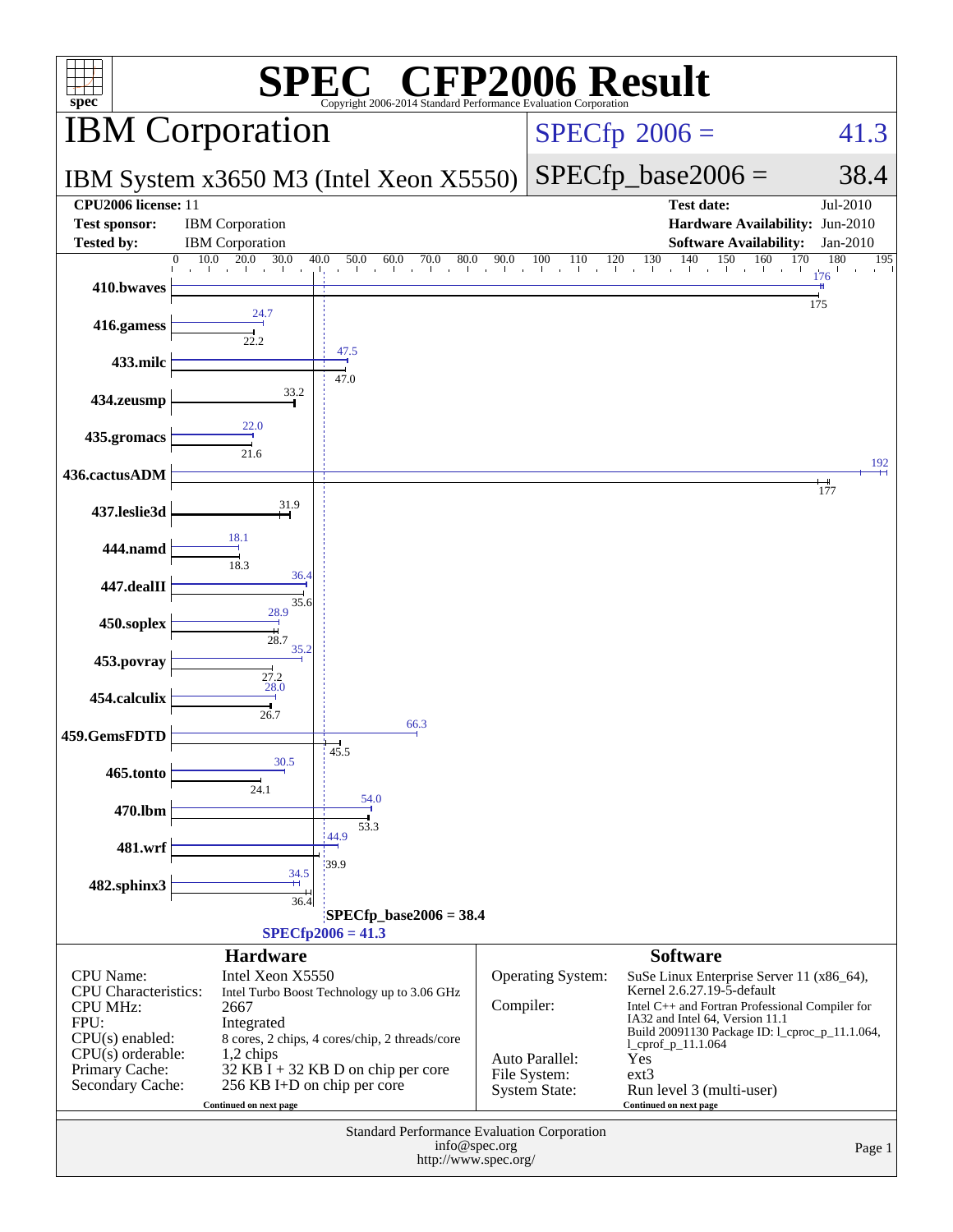

IBM Corporation

### $SPECfp2006 = 41.3$  $SPECfp2006 = 41.3$

IBM System x3650 M3 (Intel Xeon X5550)

 $SPECfp\_base2006 = 38.4$ 

| <b>CPU2006 license: 11</b>                                                 |                                                                                                                  | <b>Test date:</b><br>$Jul-2010$                            |                                             |  |
|----------------------------------------------------------------------------|------------------------------------------------------------------------------------------------------------------|------------------------------------------------------------|---------------------------------------------|--|
| <b>Test sponsor:</b>                                                       | <b>IBM</b> Corporation                                                                                           | <b>Hardware Availability: Jun-2010</b>                     |                                             |  |
| <b>Tested by:</b>                                                          | <b>IBM</b> Corporation                                                                                           |                                                            | <b>Software Availability:</b><br>$Jan-2010$ |  |
| L3 Cache:<br>Other Cache:<br>Memory:<br>Disk Subsystem:<br>Other Hardware: | 8 MB I+D on chip per chip<br>None<br>24 GB (6 x 4 GB PC3-10600R CL9, 2 Rank)<br>1 x 73 GB SAS, 15000 RPM<br>None | <b>Base Pointers:</b><br>Peak Pointers:<br>Other Software: | $64$ -bit<br>$32/64$ -bit<br>None           |  |

**[Results Table](http://www.spec.org/auto/cpu2006/Docs/result-fields.html#ResultsTable)**

| Results Table    |                                                                                                          |              |                |       |                |              |                |              |                |              |                |              |
|------------------|----------------------------------------------------------------------------------------------------------|--------------|----------------|-------|----------------|--------------|----------------|--------------|----------------|--------------|----------------|--------------|
|                  |                                                                                                          |              | <b>Base</b>    |       |                |              | <b>Peak</b>    |              |                |              |                |              |
| <b>Benchmark</b> | <b>Seconds</b>                                                                                           | <b>Ratio</b> | <b>Seconds</b> | Ratio | <b>Seconds</b> | <b>Ratio</b> | <b>Seconds</b> | <b>Ratio</b> | <b>Seconds</b> | <b>Ratio</b> | <b>Seconds</b> | <b>Ratio</b> |
| 410.bwayes       | 77.7                                                                                                     | 175          | 77.7           | 175   | 77.7           | 175          | 77.5           | 175          | 77.3           | 176          | 77.1           | 176          |
| 416.gamess       | 881                                                                                                      | 22.2         | 882            | 22.2  | 883            | 22.2         | 794            | 24.7         | 793            | 24.7         | 793            | 24.7         |
| $433$ .milc      | 196                                                                                                      | 46.9         | 195            | 47.0  | <u>195</u>     | 47.0         | 193            | 47.5         | 193            | 47.5         | 193            | 47.5         |
| $434$ . zeusmp   | 275                                                                                                      | 33.2         | 276            | 33.0  | 273            | 33.3         | 275            | 33.2         | 276            | 33.0         | 273            | 33.3         |
| 435.gromacs      | 330                                                                                                      | 21.6         | 331            | 21.6  | 330            | <u>21.6</u>  | 325            | 22.0         | 324            | 22.0         | 325            | 22.0         |
| 436.cactusADM    | 67.4                                                                                                     | 177          | 67.2           | 178   | 68.4           | 175          | 62.4           | 192          | 64.2           | 186          | 61.8           | 193          |
| 437.leslie3d     | 323                                                                                                      | 29.1         | 295            | 31.9  | 293            | 32.1         | 323            | 29.1         | 295            | 31.9         | 293            | 32.1         |
| 444.namd         | 439                                                                                                      | 18.3         | 438            | 18.3  | 438            | 18.3         | 443            | 18.1         | 443            | 18.1         | 443            | <u>18.1</u>  |
| 447.dealII       | 321                                                                                                      | 35.6         | 321            | 35.6  | 321            | 35.6         | 314            | 36.4         | 314            | 36.4         | 314            | 36.4         |
| $450$ .soplex    | 290                                                                                                      | 28.8         | 301            | 27.7  | 291            | 28.7         | 289            | 28.9         | 288            | 28.9         | 289            | 28.9         |
| 453.povray       | 195                                                                                                      | 27.2         | 195            | 27.3  | 196            | 27.2         | 151            | 35.2         | 151            | 35.2         | 151            | 35.3         |
| 454.calculix     | 306                                                                                                      | 27.0         | 309            | 26.7  | 310            | 26.6         | 295            | 28.0         | 294            | 28.0         | 295            | 28.0         |
| 459.GemsFDTD     | 233                                                                                                      | 45.6         | 254            | 41.7  | 233            | 45.5         | 160            | 66.2         | 160            | 66.4         | 160            | 66.3         |
| $465$ .tonto     | 409                                                                                                      | 24.1         | 408            | 24.1  | 408            | 24.1         | 322            | 30.6         | 322            | 30.5         | 322            | 30.5         |
| 470.1bm          | 257                                                                                                      | 53.4         | 259            | 53.1  | 258            | 53.3         | 255            | 53.8         | 254            | 54.1         | <u>254</u>     | 54.0         |
| 481.wrf          | 280                                                                                                      | 39.9         | 280            | 39.9  | 280            | 39.9         | 249            | 44.9         | 249            | 44.9         | 248            | 45.0         |
| 482.sphinx3      | 518                                                                                                      | 37.6         | 535            | 36.4  | 536            | 36.4         | 563            | 34.6         | 592            | 32.9         | 566            | 34.5         |
|                  | Results appear in the order in which they were run. Bold underlined text indicates a median measurement. |              |                |       |                |              |                |              |                |              |                |              |

#### **[Platform Notes](http://www.spec.org/auto/cpu2006/Docs/result-fields.html#PlatformNotes)**

 Turbo Mode Enable Turbo Boost set to Traditional CPU C State Enable

#### **[General Notes](http://www.spec.org/auto/cpu2006/Docs/result-fields.html#GeneralNotes)**

 Binaries were compiled on SLES 10 with Binutils 2.18.50.0.7.20080502 'ulimit -s unlimited' was used to set the stack size to unlimited prior to run OMP\_NUM\_THREADS set to number of cores KMP\_AFFINITY set to granularity=fine,scatter KMP\_STACKSIZE set to 200M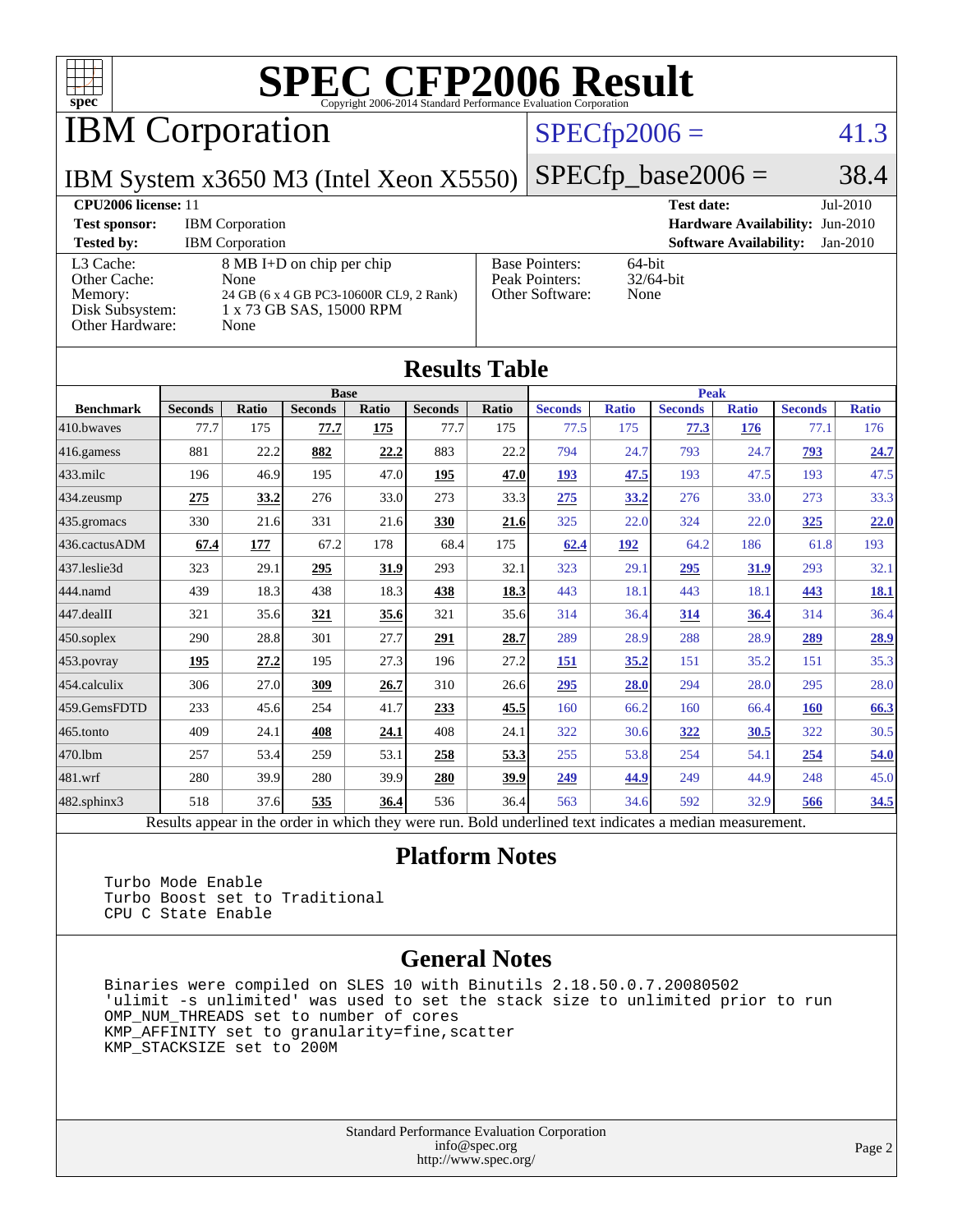

## IBM Corporation

 $SPECTp2006 = 41.3$ 

IBM System x3650 M3 (Intel Xeon X5550)  $SPECTp\_base2006 = 38.4$ 

**[Test sponsor:](http://www.spec.org/auto/cpu2006/Docs/result-fields.html#Testsponsor)** IBM Corporation **[Hardware Availability:](http://www.spec.org/auto/cpu2006/Docs/result-fields.html#HardwareAvailability)** Jun-2010

**[CPU2006 license:](http://www.spec.org/auto/cpu2006/Docs/result-fields.html#CPU2006license)** 11 **[Test date:](http://www.spec.org/auto/cpu2006/Docs/result-fields.html#Testdate)** Jul-2010 **[Tested by:](http://www.spec.org/auto/cpu2006/Docs/result-fields.html#Testedby)** IBM Corporation **[Software Availability:](http://www.spec.org/auto/cpu2006/Docs/result-fields.html#SoftwareAvailability)** Jan-2010

### **[Base Compiler Invocation](http://www.spec.org/auto/cpu2006/Docs/result-fields.html#BaseCompilerInvocation)**

[C benchmarks](http://www.spec.org/auto/cpu2006/Docs/result-fields.html#Cbenchmarks): icc  $-m64$ 

[C++ benchmarks:](http://www.spec.org/auto/cpu2006/Docs/result-fields.html#CXXbenchmarks) [icpc -m64](http://www.spec.org/cpu2006/results/res2010q3/cpu2006-20100719-12563.flags.html#user_CXXbase_intel_icpc_64bit_bedb90c1146cab66620883ef4f41a67e)

[Fortran benchmarks](http://www.spec.org/auto/cpu2006/Docs/result-fields.html#Fortranbenchmarks): [ifort -m64](http://www.spec.org/cpu2006/results/res2010q3/cpu2006-20100719-12563.flags.html#user_FCbase_intel_ifort_64bit_ee9d0fb25645d0210d97eb0527dcc06e)

[Benchmarks using both Fortran and C](http://www.spec.org/auto/cpu2006/Docs/result-fields.html#BenchmarksusingbothFortranandC): [icc -m64](http://www.spec.org/cpu2006/results/res2010q3/cpu2006-20100719-12563.flags.html#user_CC_FCbase_intel_icc_64bit_0b7121f5ab7cfabee23d88897260401c) [ifort -m64](http://www.spec.org/cpu2006/results/res2010q3/cpu2006-20100719-12563.flags.html#user_CC_FCbase_intel_ifort_64bit_ee9d0fb25645d0210d97eb0527dcc06e)

#### **[Base Portability Flags](http://www.spec.org/auto/cpu2006/Docs/result-fields.html#BasePortabilityFlags)**

| 410.bwaves: -DSPEC CPU LP64                 |                                                                |
|---------------------------------------------|----------------------------------------------------------------|
| 416.gamess: - DSPEC_CPU_LP64                |                                                                |
| 433.milc: -DSPEC CPU LP64                   |                                                                |
| 434.zeusmp: -DSPEC_CPU_LP64                 |                                                                |
| 435.gromacs: -DSPEC_CPU_LP64 -nofor_main    |                                                                |
| 436.cactusADM: -DSPEC CPU LP64 -nofor main  |                                                                |
| 437.leslie3d: -DSPEC CPU LP64               |                                                                |
| 444.namd: - DSPEC_CPU_LP64                  |                                                                |
| 447.dealII: -DSPEC CPU LP64                 |                                                                |
| 450.soplex: -DSPEC_CPU_LP64                 |                                                                |
| 453.povray: -DSPEC_CPU_LP64                 |                                                                |
| 454.calculix: - DSPEC CPU LP64 - nofor main |                                                                |
| 459.GemsFDTD: -DSPEC_CPU LP64               |                                                                |
| 465.tonto: - DSPEC_CPU LP64                 |                                                                |
| 470.1bm: - DSPEC CPU LP64                   |                                                                |
|                                             | 481.wrf: -DSPEC_CPU_LP64 -DSPEC_CPU_CASE_FLAG -DSPEC_CPU_LINUX |
| 482.sphinx3: -DSPEC_CPU_LP64                |                                                                |
|                                             |                                                                |

#### **[Base Optimization Flags](http://www.spec.org/auto/cpu2006/Docs/result-fields.html#BaseOptimizationFlags)**

[C benchmarks](http://www.spec.org/auto/cpu2006/Docs/result-fields.html#Cbenchmarks): [-xSSE4.2](http://www.spec.org/cpu2006/results/res2010q3/cpu2006-20100719-12563.flags.html#user_CCbase_f-xSSE42_f91528193cf0b216347adb8b939d4107) [-ipo](http://www.spec.org/cpu2006/results/res2010q3/cpu2006-20100719-12563.flags.html#user_CCbase_f-ipo) [-O3](http://www.spec.org/cpu2006/results/res2010q3/cpu2006-20100719-12563.flags.html#user_CCbase_f-O3) [-no-prec-div](http://www.spec.org/cpu2006/results/res2010q3/cpu2006-20100719-12563.flags.html#user_CCbase_f-no-prec-div) [-static](http://www.spec.org/cpu2006/results/res2010q3/cpu2006-20100719-12563.flags.html#user_CCbase_f-static) [-parallel](http://www.spec.org/cpu2006/results/res2010q3/cpu2006-20100719-12563.flags.html#user_CCbase_f-parallel) [-opt-prefetch](http://www.spec.org/cpu2006/results/res2010q3/cpu2006-20100719-12563.flags.html#user_CCbase_f-opt-prefetch) [C++ benchmarks:](http://www.spec.org/auto/cpu2006/Docs/result-fields.html#CXXbenchmarks) [-xSSE4.2](http://www.spec.org/cpu2006/results/res2010q3/cpu2006-20100719-12563.flags.html#user_CXXbase_f-xSSE42_f91528193cf0b216347adb8b939d4107) [-ipo](http://www.spec.org/cpu2006/results/res2010q3/cpu2006-20100719-12563.flags.html#user_CXXbase_f-ipo) [-O3](http://www.spec.org/cpu2006/results/res2010q3/cpu2006-20100719-12563.flags.html#user_CXXbase_f-O3) [-no-prec-div](http://www.spec.org/cpu2006/results/res2010q3/cpu2006-20100719-12563.flags.html#user_CXXbase_f-no-prec-div) [-static](http://www.spec.org/cpu2006/results/res2010q3/cpu2006-20100719-12563.flags.html#user_CXXbase_f-static) [-parallel](http://www.spec.org/cpu2006/results/res2010q3/cpu2006-20100719-12563.flags.html#user_CXXbase_f-parallel) [-opt-prefetch](http://www.spec.org/cpu2006/results/res2010q3/cpu2006-20100719-12563.flags.html#user_CXXbase_f-opt-prefetch) [Fortran benchmarks](http://www.spec.org/auto/cpu2006/Docs/result-fields.html#Fortranbenchmarks): [-xSSE4.2](http://www.spec.org/cpu2006/results/res2010q3/cpu2006-20100719-12563.flags.html#user_FCbase_f-xSSE42_f91528193cf0b216347adb8b939d4107) [-ipo](http://www.spec.org/cpu2006/results/res2010q3/cpu2006-20100719-12563.flags.html#user_FCbase_f-ipo) [-O3](http://www.spec.org/cpu2006/results/res2010q3/cpu2006-20100719-12563.flags.html#user_FCbase_f-O3) [-no-prec-div](http://www.spec.org/cpu2006/results/res2010q3/cpu2006-20100719-12563.flags.html#user_FCbase_f-no-prec-div) [-static](http://www.spec.org/cpu2006/results/res2010q3/cpu2006-20100719-12563.flags.html#user_FCbase_f-static) [-parallel](http://www.spec.org/cpu2006/results/res2010q3/cpu2006-20100719-12563.flags.html#user_FCbase_f-parallel) [-opt-prefetch](http://www.spec.org/cpu2006/results/res2010q3/cpu2006-20100719-12563.flags.html#user_FCbase_f-opt-prefetch) [Benchmarks using both Fortran and C](http://www.spec.org/auto/cpu2006/Docs/result-fields.html#BenchmarksusingbothFortranandC): [-xSSE4.2](http://www.spec.org/cpu2006/results/res2010q3/cpu2006-20100719-12563.flags.html#user_CC_FCbase_f-xSSE42_f91528193cf0b216347adb8b939d4107) [-ipo](http://www.spec.org/cpu2006/results/res2010q3/cpu2006-20100719-12563.flags.html#user_CC_FCbase_f-ipo) [-O3](http://www.spec.org/cpu2006/results/res2010q3/cpu2006-20100719-12563.flags.html#user_CC_FCbase_f-O3) [-no-prec-div](http://www.spec.org/cpu2006/results/res2010q3/cpu2006-20100719-12563.flags.html#user_CC_FCbase_f-no-prec-div) [-static](http://www.spec.org/cpu2006/results/res2010q3/cpu2006-20100719-12563.flags.html#user_CC_FCbase_f-static) [-parallel](http://www.spec.org/cpu2006/results/res2010q3/cpu2006-20100719-12563.flags.html#user_CC_FCbase_f-parallel) [-opt-prefetch](http://www.spec.org/cpu2006/results/res2010q3/cpu2006-20100719-12563.flags.html#user_CC_FCbase_f-opt-prefetch)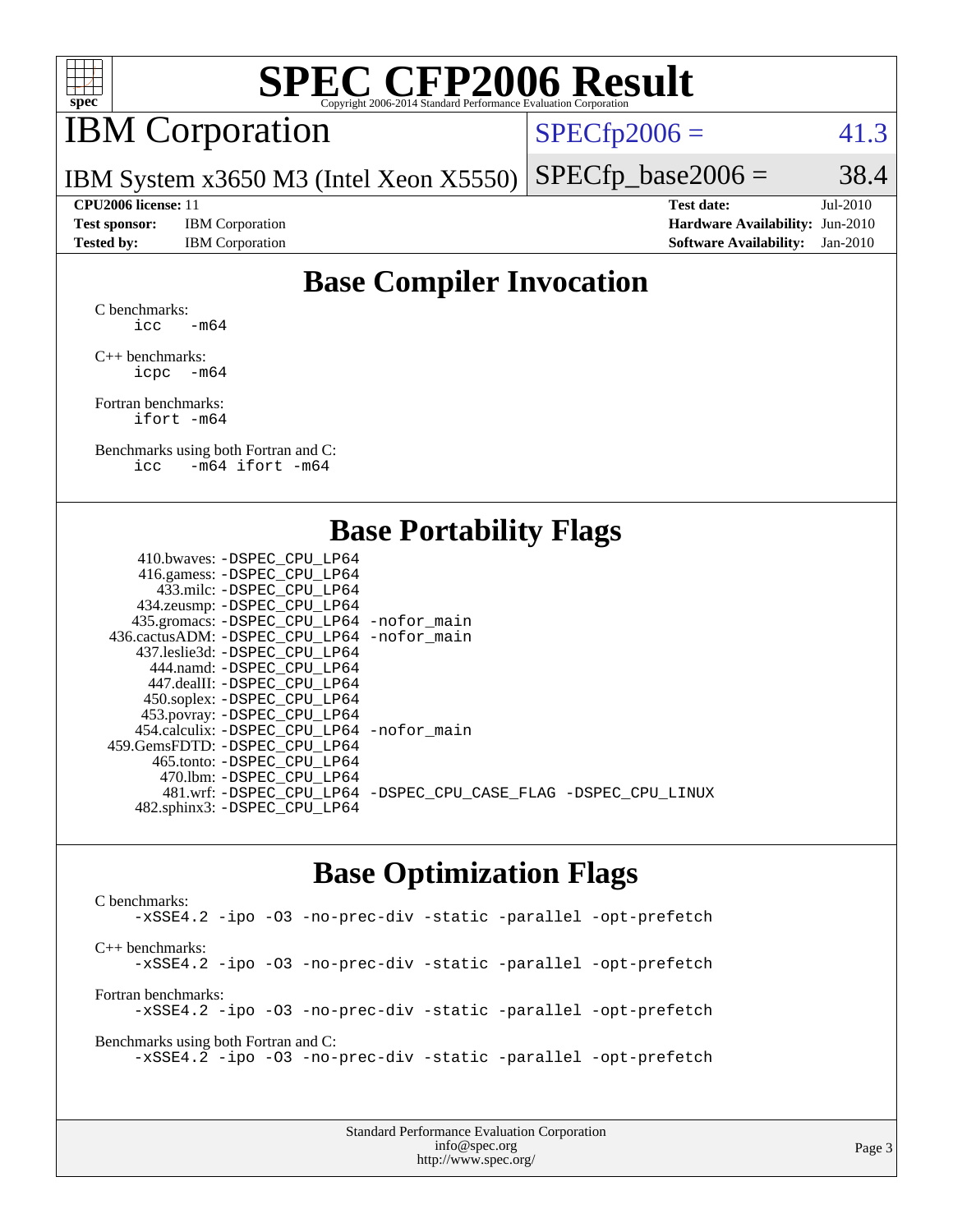

## IBM Corporation

 $SPECfp2006 = 41.3$  $SPECfp2006 = 41.3$ 

IBM System x3650 M3 (Intel Xeon X5550)  $SPECTp\_base2006 = 38.4$ 

**[Test sponsor:](http://www.spec.org/auto/cpu2006/Docs/result-fields.html#Testsponsor)** IBM Corporation **[Hardware Availability:](http://www.spec.org/auto/cpu2006/Docs/result-fields.html#HardwareAvailability)** Jun-2010

**[CPU2006 license:](http://www.spec.org/auto/cpu2006/Docs/result-fields.html#CPU2006license)** 11 **[Test date:](http://www.spec.org/auto/cpu2006/Docs/result-fields.html#Testdate)** Jul-2010 **[Tested by:](http://www.spec.org/auto/cpu2006/Docs/result-fields.html#Testedby)** IBM Corporation **[Software Availability:](http://www.spec.org/auto/cpu2006/Docs/result-fields.html#SoftwareAvailability)** Jan-2010

### **[Peak Compiler Invocation](http://www.spec.org/auto/cpu2006/Docs/result-fields.html#PeakCompilerInvocation)**

[C benchmarks](http://www.spec.org/auto/cpu2006/Docs/result-fields.html#Cbenchmarks):  $\text{icc}$   $-\text{m64}$ 

[C++ benchmarks:](http://www.spec.org/auto/cpu2006/Docs/result-fields.html#CXXbenchmarks) [icpc -m64](http://www.spec.org/cpu2006/results/res2010q3/cpu2006-20100719-12563.flags.html#user_CXXpeak_intel_icpc_64bit_bedb90c1146cab66620883ef4f41a67e)

[Fortran benchmarks](http://www.spec.org/auto/cpu2006/Docs/result-fields.html#Fortranbenchmarks): [ifort -m64](http://www.spec.org/cpu2006/results/res2010q3/cpu2006-20100719-12563.flags.html#user_FCpeak_intel_ifort_64bit_ee9d0fb25645d0210d97eb0527dcc06e)

[Benchmarks using both Fortran and C](http://www.spec.org/auto/cpu2006/Docs/result-fields.html#BenchmarksusingbothFortranandC): [icc -m64](http://www.spec.org/cpu2006/results/res2010q3/cpu2006-20100719-12563.flags.html#user_CC_FCpeak_intel_icc_64bit_0b7121f5ab7cfabee23d88897260401c) [ifort -m64](http://www.spec.org/cpu2006/results/res2010q3/cpu2006-20100719-12563.flags.html#user_CC_FCpeak_intel_ifort_64bit_ee9d0fb25645d0210d97eb0527dcc06e)

#### **[Peak Portability Flags](http://www.spec.org/auto/cpu2006/Docs/result-fields.html#PeakPortabilityFlags)**

Same as Base Portability Flags

### **[Peak Optimization Flags](http://www.spec.org/auto/cpu2006/Docs/result-fields.html#PeakOptimizationFlags)**

[C benchmarks](http://www.spec.org/auto/cpu2006/Docs/result-fields.html#Cbenchmarks):

 433.milc: [-xSSE4.2](http://www.spec.org/cpu2006/results/res2010q3/cpu2006-20100719-12563.flags.html#user_peakPASS2_CFLAGSPASS2_LDFLAGS433_milc_f-xSSE42_f91528193cf0b216347adb8b939d4107)(pass 2) [-prof-gen](http://www.spec.org/cpu2006/results/res2010q3/cpu2006-20100719-12563.flags.html#user_peakPASS1_CFLAGSPASS1_LDFLAGS433_milc_prof_gen_e43856698f6ca7b7e442dfd80e94a8fc)(pass 1) [-ipo](http://www.spec.org/cpu2006/results/res2010q3/cpu2006-20100719-12563.flags.html#user_peakPASS2_CFLAGSPASS2_LDFLAGS433_milc_f-ipo)(pass 2) [-O3](http://www.spec.org/cpu2006/results/res2010q3/cpu2006-20100719-12563.flags.html#user_peakPASS2_CFLAGSPASS2_LDFLAGS433_milc_f-O3)(pass 2) [-no-prec-div](http://www.spec.org/cpu2006/results/res2010q3/cpu2006-20100719-12563.flags.html#user_peakPASS2_CFLAGSPASS2_LDFLAGS433_milc_f-no-prec-div)(pass 2) [-static](http://www.spec.org/cpu2006/results/res2010q3/cpu2006-20100719-12563.flags.html#user_peakPASS2_CFLAGSPASS2_LDFLAGS433_milc_f-static)(pass 2) [-prof-use](http://www.spec.org/cpu2006/results/res2010q3/cpu2006-20100719-12563.flags.html#user_peakPASS2_CFLAGSPASS2_LDFLAGS433_milc_prof_use_bccf7792157ff70d64e32fe3e1250b55)(pass 2) [-ansi-alias](http://www.spec.org/cpu2006/results/res2010q3/cpu2006-20100719-12563.flags.html#user_peakOPTIMIZE433_milc_f-ansi-alias)

 470.lbm: [-xSSE4.2](http://www.spec.org/cpu2006/results/res2010q3/cpu2006-20100719-12563.flags.html#user_peakPASS2_CFLAGSPASS2_LDFLAGS470_lbm_f-xSSE42_f91528193cf0b216347adb8b939d4107)(pass 2) [-prof-gen](http://www.spec.org/cpu2006/results/res2010q3/cpu2006-20100719-12563.flags.html#user_peakPASS1_CFLAGSPASS1_LDFLAGS470_lbm_prof_gen_e43856698f6ca7b7e442dfd80e94a8fc)(pass 1) [-ipo](http://www.spec.org/cpu2006/results/res2010q3/cpu2006-20100719-12563.flags.html#user_peakPASS2_CFLAGSPASS2_LDFLAGS470_lbm_f-ipo)(pass 2) [-O3](http://www.spec.org/cpu2006/results/res2010q3/cpu2006-20100719-12563.flags.html#user_peakPASS2_CFLAGSPASS2_LDFLAGS470_lbm_f-O3)(pass 2) [-no-prec-div](http://www.spec.org/cpu2006/results/res2010q3/cpu2006-20100719-12563.flags.html#user_peakPASS2_CFLAGSPASS2_LDFLAGS470_lbm_f-no-prec-div)(pass 2) [-static](http://www.spec.org/cpu2006/results/res2010q3/cpu2006-20100719-12563.flags.html#user_peakPASS2_CFLAGSPASS2_LDFLAGS470_lbm_f-static)(pass 2) [-prof-use](http://www.spec.org/cpu2006/results/res2010q3/cpu2006-20100719-12563.flags.html#user_peakPASS2_CFLAGSPASS2_LDFLAGS470_lbm_prof_use_bccf7792157ff70d64e32fe3e1250b55)(pass 2) [-parallel](http://www.spec.org/cpu2006/results/res2010q3/cpu2006-20100719-12563.flags.html#user_peakOPTIMIZE470_lbm_f-parallel) [-ansi-alias](http://www.spec.org/cpu2006/results/res2010q3/cpu2006-20100719-12563.flags.html#user_peakOPTIMIZE470_lbm_f-ansi-alias) [-auto-ilp32](http://www.spec.org/cpu2006/results/res2010q3/cpu2006-20100719-12563.flags.html#user_peakCOPTIMIZE470_lbm_f-auto-ilp32)

 482.sphinx3: [-xSSE4.2](http://www.spec.org/cpu2006/results/res2010q3/cpu2006-20100719-12563.flags.html#user_peakOPTIMIZE482_sphinx3_f-xSSE42_f91528193cf0b216347adb8b939d4107) [-ipo](http://www.spec.org/cpu2006/results/res2010q3/cpu2006-20100719-12563.flags.html#user_peakOPTIMIZE482_sphinx3_f-ipo) [-O3](http://www.spec.org/cpu2006/results/res2010q3/cpu2006-20100719-12563.flags.html#user_peakOPTIMIZE482_sphinx3_f-O3) [-no-prec-div](http://www.spec.org/cpu2006/results/res2010q3/cpu2006-20100719-12563.flags.html#user_peakOPTIMIZE482_sphinx3_f-no-prec-div) [-static](http://www.spec.org/cpu2006/results/res2010q3/cpu2006-20100719-12563.flags.html#user_peakOPTIMIZE482_sphinx3_f-static) [-auto-ilp32](http://www.spec.org/cpu2006/results/res2010q3/cpu2006-20100719-12563.flags.html#user_peakCOPTIMIZE482_sphinx3_f-auto-ilp32) [-unroll2](http://www.spec.org/cpu2006/results/res2010q3/cpu2006-20100719-12563.flags.html#user_peakCOPTIMIZE482_sphinx3_f-unroll_784dae83bebfb236979b41d2422d7ec2)

[C++ benchmarks:](http://www.spec.org/auto/cpu2006/Docs/result-fields.html#CXXbenchmarks)

 444.namd: [-xSSE4.2](http://www.spec.org/cpu2006/results/res2010q3/cpu2006-20100719-12563.flags.html#user_peakPASS2_CXXFLAGSPASS2_LDFLAGS444_namd_f-xSSE42_f91528193cf0b216347adb8b939d4107)(pass 2) [-prof-gen](http://www.spec.org/cpu2006/results/res2010q3/cpu2006-20100719-12563.flags.html#user_peakPASS1_CXXFLAGSPASS1_LDFLAGS444_namd_prof_gen_e43856698f6ca7b7e442dfd80e94a8fc)(pass 1) [-ipo](http://www.spec.org/cpu2006/results/res2010q3/cpu2006-20100719-12563.flags.html#user_peakPASS2_CXXFLAGSPASS2_LDFLAGS444_namd_f-ipo)(pass 2) [-O3](http://www.spec.org/cpu2006/results/res2010q3/cpu2006-20100719-12563.flags.html#user_peakPASS2_CXXFLAGSPASS2_LDFLAGS444_namd_f-O3)(pass 2) [-no-prec-div](http://www.spec.org/cpu2006/results/res2010q3/cpu2006-20100719-12563.flags.html#user_peakPASS2_CXXFLAGSPASS2_LDFLAGS444_namd_f-no-prec-div)(pass 2) [-static](http://www.spec.org/cpu2006/results/res2010q3/cpu2006-20100719-12563.flags.html#user_peakPASS2_CXXFLAGSPASS2_LDFLAGS444_namd_f-static)(pass 2) [-prof-use](http://www.spec.org/cpu2006/results/res2010q3/cpu2006-20100719-12563.flags.html#user_peakPASS2_CXXFLAGSPASS2_LDFLAGS444_namd_prof_use_bccf7792157ff70d64e32fe3e1250b55)(pass 2) [-fno-alias](http://www.spec.org/cpu2006/results/res2010q3/cpu2006-20100719-12563.flags.html#user_peakOPTIMIZE444_namd_f-no-alias_694e77f6c5a51e658e82ccff53a9e63a) [-auto-ilp32](http://www.spec.org/cpu2006/results/res2010q3/cpu2006-20100719-12563.flags.html#user_peakCXXOPTIMIZE444_namd_f-auto-ilp32)

 447.dealII: [-xSSE4.2](http://www.spec.org/cpu2006/results/res2010q3/cpu2006-20100719-12563.flags.html#user_peakPASS2_CXXFLAGSPASS2_LDFLAGS447_dealII_f-xSSE42_f91528193cf0b216347adb8b939d4107)(pass 2) [-prof-gen](http://www.spec.org/cpu2006/results/res2010q3/cpu2006-20100719-12563.flags.html#user_peakPASS1_CXXFLAGSPASS1_LDFLAGS447_dealII_prof_gen_e43856698f6ca7b7e442dfd80e94a8fc)(pass 1) [-ipo](http://www.spec.org/cpu2006/results/res2010q3/cpu2006-20100719-12563.flags.html#user_peakPASS2_CXXFLAGSPASS2_LDFLAGS447_dealII_f-ipo)(pass 2) [-O3](http://www.spec.org/cpu2006/results/res2010q3/cpu2006-20100719-12563.flags.html#user_peakPASS2_CXXFLAGSPASS2_LDFLAGS447_dealII_f-O3)(pass 2) [-no-prec-div](http://www.spec.org/cpu2006/results/res2010q3/cpu2006-20100719-12563.flags.html#user_peakPASS2_CXXFLAGSPASS2_LDFLAGS447_dealII_f-no-prec-div)(pass 2) [-static](http://www.spec.org/cpu2006/results/res2010q3/cpu2006-20100719-12563.flags.html#user_peakPASS2_CXXFLAGSPASS2_LDFLAGS447_dealII_f-static)(pass 2) [-prof-use](http://www.spec.org/cpu2006/results/res2010q3/cpu2006-20100719-12563.flags.html#user_peakPASS2_CXXFLAGSPASS2_LDFLAGS447_dealII_prof_use_bccf7792157ff70d64e32fe3e1250b55)(pass 2) [-unroll2](http://www.spec.org/cpu2006/results/res2010q3/cpu2006-20100719-12563.flags.html#user_peakOPTIMIZE447_dealII_f-unroll_784dae83bebfb236979b41d2422d7ec2) [-ansi-alias](http://www.spec.org/cpu2006/results/res2010q3/cpu2006-20100719-12563.flags.html#user_peakOPTIMIZE447_dealII_f-ansi-alias) [-scalar-rep-](http://www.spec.org/cpu2006/results/res2010q3/cpu2006-20100719-12563.flags.html#user_peakOPTIMIZE447_dealII_f-disablescalarrep_abbcad04450fb118e4809c81d83c8a1d) [-auto-ilp32](http://www.spec.org/cpu2006/results/res2010q3/cpu2006-20100719-12563.flags.html#user_peakCXXOPTIMIZE447_dealII_f-auto-ilp32)

 450.soplex: [-xSSE4.2](http://www.spec.org/cpu2006/results/res2010q3/cpu2006-20100719-12563.flags.html#user_peakPASS2_CXXFLAGSPASS2_LDFLAGS450_soplex_f-xSSE42_f91528193cf0b216347adb8b939d4107)(pass 2) [-prof-gen](http://www.spec.org/cpu2006/results/res2010q3/cpu2006-20100719-12563.flags.html#user_peakPASS1_CXXFLAGSPASS1_LDFLAGS450_soplex_prof_gen_e43856698f6ca7b7e442dfd80e94a8fc)(pass 1) [-ipo](http://www.spec.org/cpu2006/results/res2010q3/cpu2006-20100719-12563.flags.html#user_peakPASS2_CXXFLAGSPASS2_LDFLAGS450_soplex_f-ipo)(pass 2) [-O3](http://www.spec.org/cpu2006/results/res2010q3/cpu2006-20100719-12563.flags.html#user_peakPASS2_CXXFLAGSPASS2_LDFLAGS450_soplex_f-O3)(pass 2) [-no-prec-div](http://www.spec.org/cpu2006/results/res2010q3/cpu2006-20100719-12563.flags.html#user_peakPASS2_CXXFLAGSPASS2_LDFLAGS450_soplex_f-no-prec-div)(pass 2) [-static](http://www.spec.org/cpu2006/results/res2010q3/cpu2006-20100719-12563.flags.html#user_peakPASS2_CXXFLAGSPASS2_LDFLAGS450_soplex_f-static)(pass 2) [-prof-use](http://www.spec.org/cpu2006/results/res2010q3/cpu2006-20100719-12563.flags.html#user_peakPASS2_CXXFLAGSPASS2_LDFLAGS450_soplex_prof_use_bccf7792157ff70d64e32fe3e1250b55)(pass 2) [-opt-malloc-options=3](http://www.spec.org/cpu2006/results/res2010q3/cpu2006-20100719-12563.flags.html#user_peakOPTIMIZE450_soplex_f-opt-malloc-options_13ab9b803cf986b4ee62f0a5998c2238) [-auto-ilp32](http://www.spec.org/cpu2006/results/res2010q3/cpu2006-20100719-12563.flags.html#user_peakCXXOPTIMIZE450_soplex_f-auto-ilp32)

Continued on next page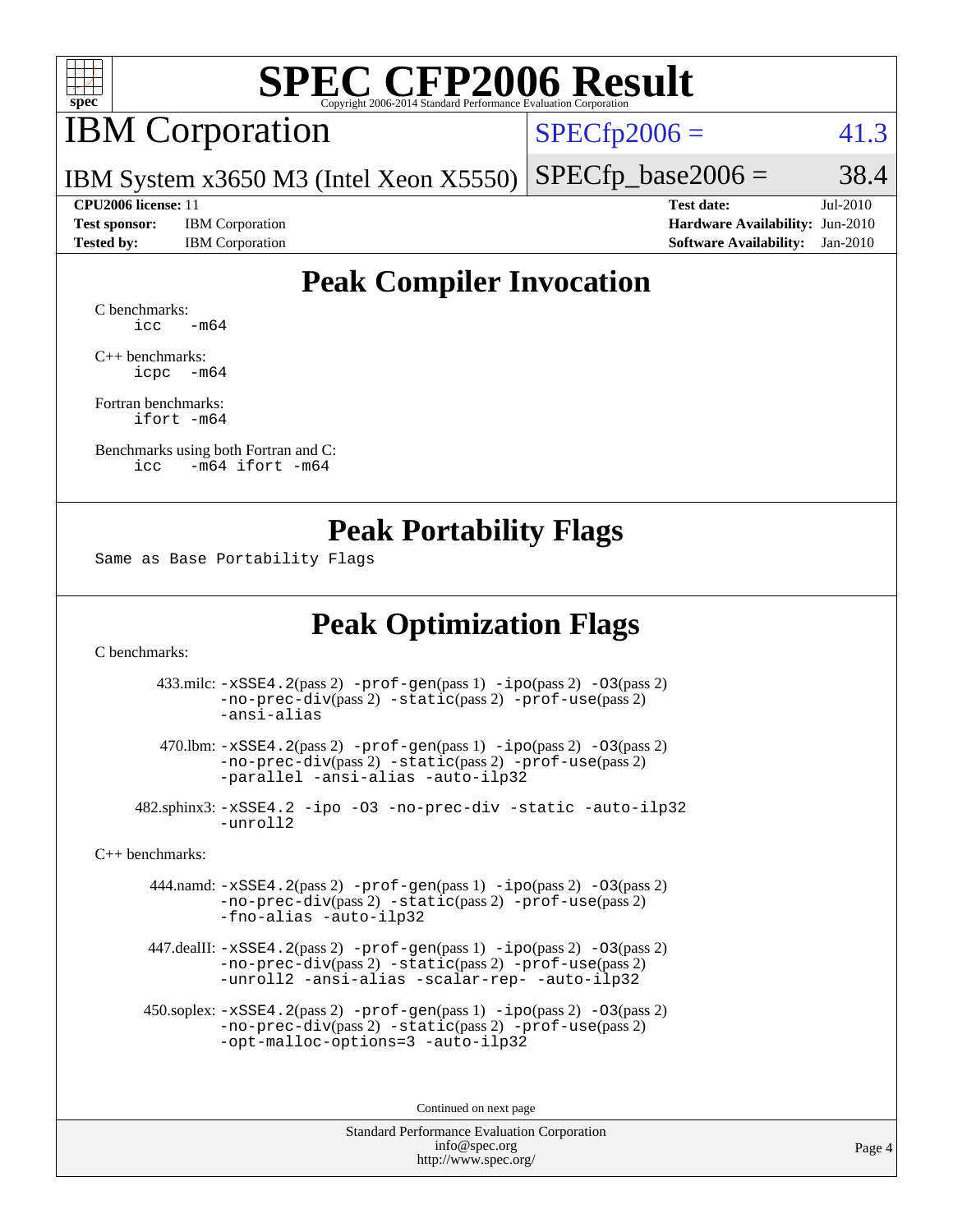

IBM Corporation

 $SPECfp2006 = 41.3$  $SPECfp2006 = 41.3$ 

IBM System x3650 M3 (Intel Xeon X5550)  $SPECTp\_base2006 = 38.4$ 

**[Tested by:](http://www.spec.org/auto/cpu2006/Docs/result-fields.html#Testedby)** IBM Corporation **[Software Availability:](http://www.spec.org/auto/cpu2006/Docs/result-fields.html#SoftwareAvailability)** Jan-2010

**[CPU2006 license:](http://www.spec.org/auto/cpu2006/Docs/result-fields.html#CPU2006license)** 11 **[Test date:](http://www.spec.org/auto/cpu2006/Docs/result-fields.html#Testdate)** Jul-2010 **[Test sponsor:](http://www.spec.org/auto/cpu2006/Docs/result-fields.html#Testsponsor)** IBM Corporation **[Hardware Availability:](http://www.spec.org/auto/cpu2006/Docs/result-fields.html#HardwareAvailability)** Jun-2010

## **[Peak Optimization Flags \(Continued\)](http://www.spec.org/auto/cpu2006/Docs/result-fields.html#PeakOptimizationFlags)**

|                                      | 453.povray: -xSSE4.2(pass 2) -prof-gen(pass 1) -ipo(pass 2) -03(pass 2)<br>-no-prec-div(pass 2) -static(pass 2) -prof-use(pass 2)<br>-unroll4 -ansi-alias                                          |
|--------------------------------------|----------------------------------------------------------------------------------------------------------------------------------------------------------------------------------------------------|
| Fortran benchmarks:                  |                                                                                                                                                                                                    |
|                                      | 410.bwaves: -xSSE4.2 -ipo -03 -no-prec-div -static -opt-prefetch<br>-parallel                                                                                                                      |
|                                      | 416.gamess: $-xSSE4$ . 2(pass 2) $-prof-gen(pass 1) -ipo(pass 2) -O3(pass 2)$<br>-no-prec-div(pass 2) -static(pass 2) -prof-use(pass 2)<br>-unroll2 -Ob0 -ansi-alias -scalar-rep-                  |
| $434$ .zeusmp: basepeak = yes        |                                                                                                                                                                                                    |
| $437$ leslie3d: basepeak = yes       |                                                                                                                                                                                                    |
|                                      | $459.GemsFDTD: -xSSE4.2(pass 2) -prof-gen(pass 1) -ipo(pass 2) -03(pass 2)$<br>$-no\text{-prec-div}(pass 2)$ $-static(pass 2)$ $-prot\text{-use}(pass 2)$<br>-unroll2 -Ob0 -opt-prefetch -parallel |
|                                      | $465$ .tonto: $-xSSE4$ . 2(pass 2) $-prof-gen(pass 1) -ipo(pass 2) -03(pass 2)$<br>$-no-prec-div(pass 2) -static(pass 2) -prof-use(pass 2)$<br>-inline-calloc -opt-malloc-options=3 -auto -unroll4 |
| Benchmarks using both Fortran and C: |                                                                                                                                                                                                    |
|                                      | $435$ .gromacs: $-xSSE4$ . 2(pass 2) $-prof-gen(pass 1) -ipo(pass 2) -03(pass 2)$<br>-no-prec-div(pass 2) -static(pass 2) -prof-use(pass 2)<br>-opt-prefetch -auto-ilp32                           |
|                                      | 436.cactusADM: -xSSE4.2(pass 2) -prof-gen(pass 1) -ipo(pass 2) -03(pass 2)<br>-no-prec-div(pass 2) -static(pass 2) -prof-use(pass 2)<br>-unroll2 -opt-prefetch -parallel -auto-ilp32               |
|                                      | 454.calculix: -xSSE4.2 -ipo -03 -no-prec-div -static -auto-ilp32                                                                                                                                   |
|                                      | 481.wrf: Same as 454.calculix                                                                                                                                                                      |
|                                      | The flags file that was used to format this result can be browsed at<br>http://www.spec.org/cpu2006/flags/Intel-ic11.1-linux64-revE.20100804.html                                                  |
|                                      | You can also download the XML flags source by saving the following link:<br>http://www.spec.org/cpu2006/flags/Intel-icl1.1-linux64-revE.20100804.xml                                               |
|                                      |                                                                                                                                                                                                    |
|                                      |                                                                                                                                                                                                    |